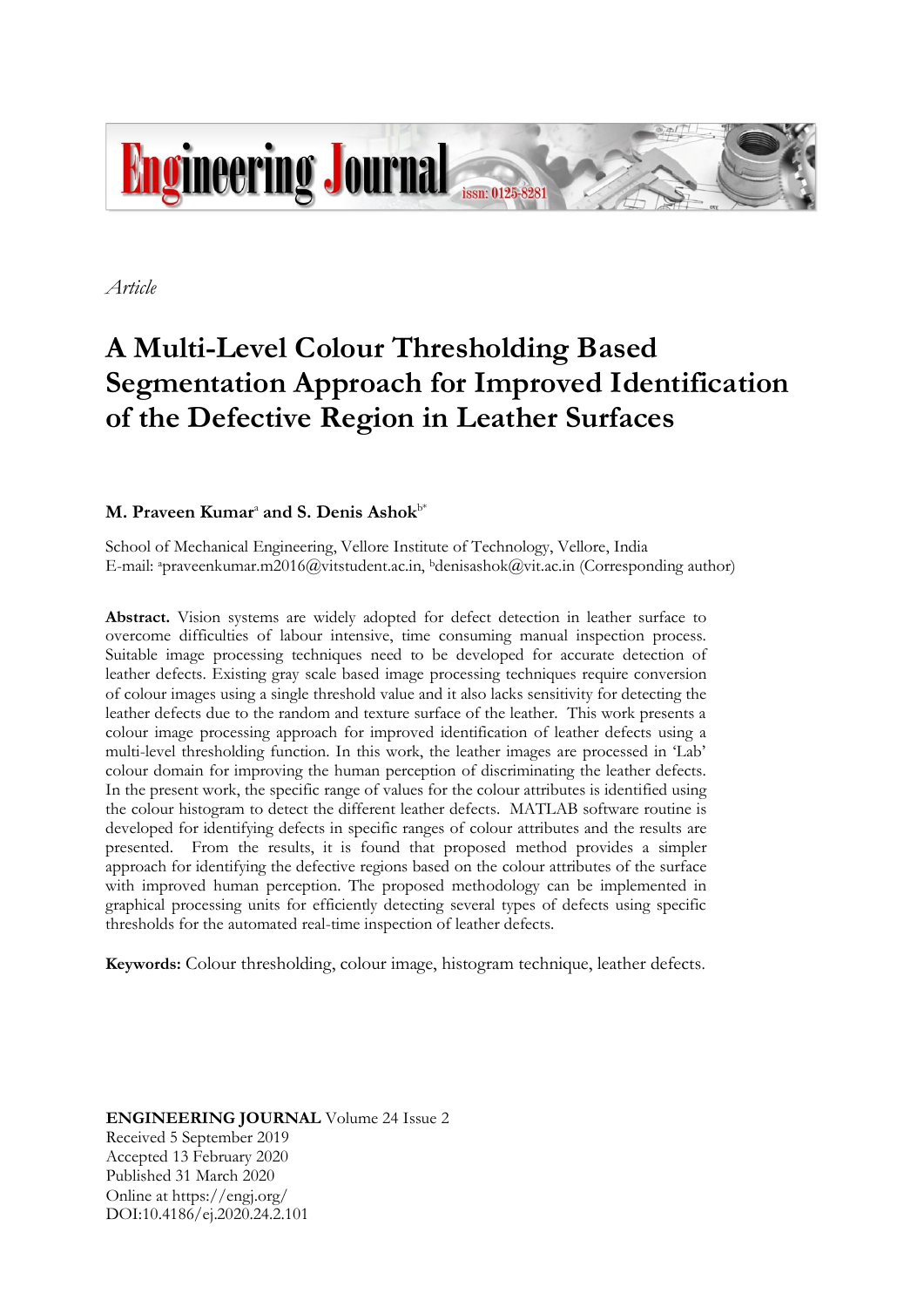#### **1. Introduction**

Leather is a natural material and it is created through a process of tanning of hides and skins of cows, sheep and goats. Typical leather contains natural and artificial defects such as heavy grain, medium grain, light grain, folding marks, chick wire, veining, cuts, wrinkles etc. Defect detection in leather surface plays a vital role in leather industries for ensuring the quality of finished leather products such as gloves, shoes, hand bags etc. Manual inspection is widely adopted and it has limitations in terms of accuracy, coherence and efficiency for detecting defects due to the random texture surface of the leather. Also the manual inspection process is time consuming and it is often subject to human error. Vision based automated inspection systems are recently employed for defect detection in leather surface. However, detection of defects using a vision system requires suitable image processing algorithms as the defect detection is affected by the random nature of the leather texture surface and types of defects.

Various image processing tools have been proposed by the researchers for the detection of defects in leather. In early years, edge detection based image processing algorithm is used for leather defects identification using a CCD camera. Then a morphological segmentation [1, 2] process is applied on the collected images to extract the texture orientation features of the leather. Kohli et al. [3] proposed a histogram analysis approach for extracting the low-level image features. Image thresholding and segmentation techniques have been developed for leather defect detection [4, 5, 6]. Most of algorithms used statistical analysis of the grey levels of image for detecting the leather defect by extracting a set of textural features using co-occurrence matrix approaches [7], the Fourier transform, the Gabor transform [8] and the wavelet transform [9]. Traditional texture analysis techniques such as co-occurrence matrix methods [8, 9] in the spatial domain, and Fourier-based textural features in the spectral domain [10, 11] are too computationally expensive for developing an efficient inspection system. These methods are focused on gray scale processing of images for defect detection in leather surface which has random and texture in nature.

More advanced image processing techniques using neural networks (NNs), fuzzy systems (FSs) and support vector machines **(SVM)** are presented to overcome the limitations of classical image processing approaches. An image processing technique based on fuzzy logic is employed to analyse the features set of the leather images to perform the surface defects recognition [11]. Support vector machine (SVM) is a powerful mathematical computational model for classification of defects [12]. A neural network approach is adopted as an effort to improve the classification accuracy of the decision tree approach and neural networks have provided the most efficient solutions for a wide spectrum of problems in many fields particularly pattern classification problems. Recently, Winiarti et al. [13] proposed feature descriptors

and deep learning neural network architecture for defect classification using a pre-trained Alexnet. A new approach is introduced involving Pixel Intensity Analyser (PIA) together with Extreme Learning Machines (ELM) classifier for defect detection and classification [14]. An automatic leather defect detection method for shapedefects and colour-defects is presented for the printed matters using multi feature extraction of image [15]. Luo et al. [16] used decision trees and neural nets as a learning classifier for defect detection and classification in leather surfaces. The method mainly include Fourier transform and wavelet transform [17]. The identification of real fabric defects is done by choosing a small subset of pixels from the image as input using neural network [18-19]. A multi resolution random field method is applied for segmentation in images [20]. These approached require complex image processing work flows and more number of data for improving the accuracy of defect detection in leather surface.

It is found that recent works are focusing on developing improved image processing algorithms for defect detection in leather surfaces. However, many of the existing approaches have focused on defect detection in gray scale processing of leather images with complex work flows and computations. As the conventionally followed gray scale processing approaches use single threshold value for the pixels, it is difficult to distinguish the defective regions in the leather surface. Taking the advantages and benefits of modern graphics processing unit (GPU), this work presents a colour processing approach with a multi-level thresholding based image processing function for the identification of defective regions in leather images.

## **2. Vision Acquisition System for Defect Identification in Leather**

#### **2.1. Image Acquisition**

In a typical leather, there are many types of defects such scars, mite nests, warts, open fissures, healed scars, holes, pin holes, folds. As a part of developing an automated vision inspection system for identifying leather defects, a machine vision system consisting of a CMOS camera (BASLER acA4600), Personal computer with MATLAB software (Version. 2019a) is established in the present work and it is shown in Fig. 1. Fibre optic illumination system is used for providing the noise free and uniform illumination on the leather surface. It also avoids the flickering effect of conventionally used white light system. The magnitude of luminance for the fibre optic illumination is measured using Lux meter and it can be controlled using a light controller knob. It is found that the magnitude of luminance varies in the range of 1145-1150 Lux at laboratory conditions.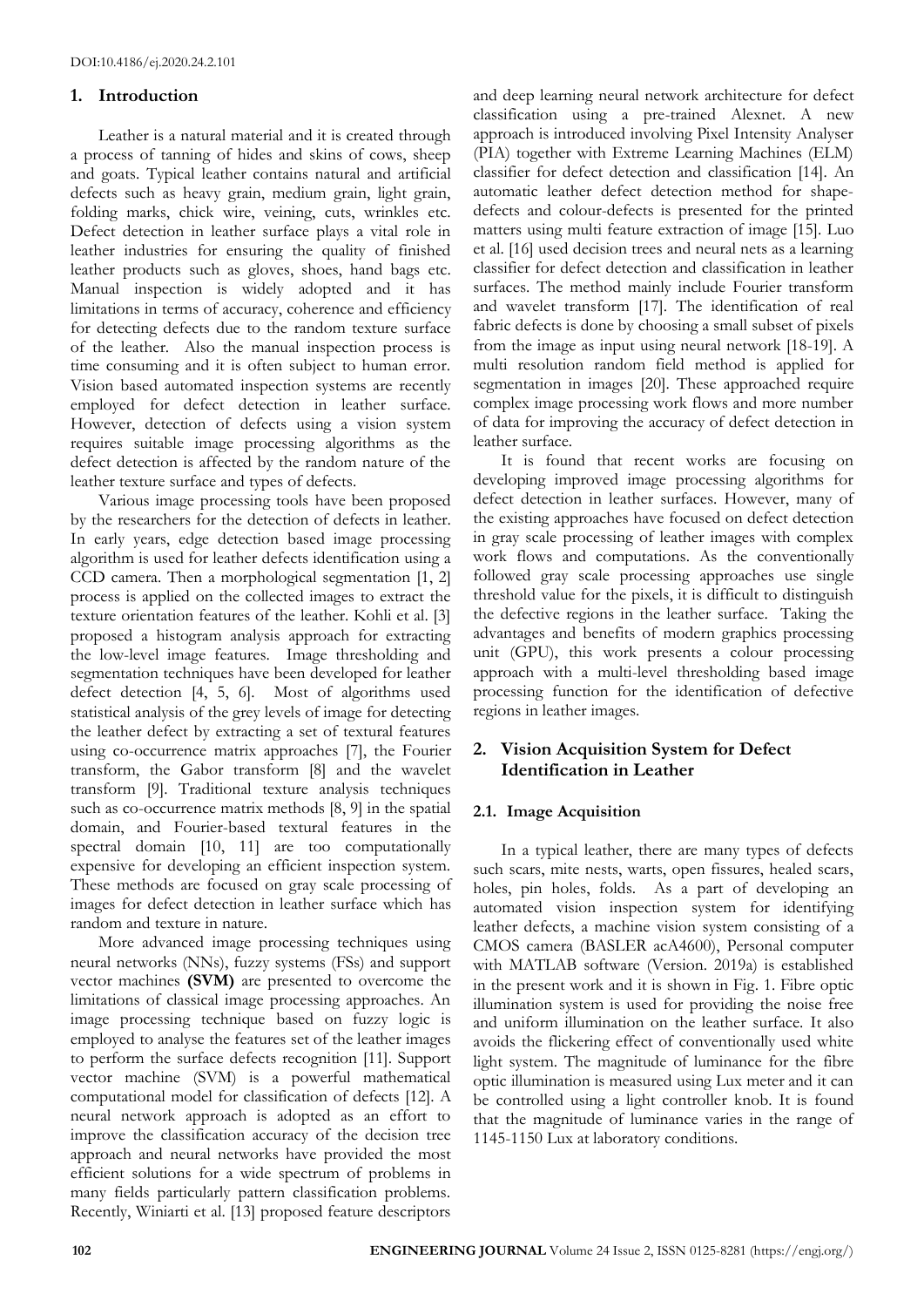

Fig. 1. Experimental setup of vision inspection system for defect identification in leather samples.

Table 1 lists the general specifications of the CMOS camera used for the inspection of leather sample. Images of leather samples of different colours with various defects are captured and stored in PC for further processing. **Fig. 2(a)** shows the colour images of three leather samples with the hand marked defects such as folding marks, chick wire, and heavy grains.

Though the folding marks are visible in the image shown in Fig. 2(b), it is difficult to identify the other defects such as chick wire, and heavy grains in the leather by human perception due the non-uniform texture of the leather surface. Hence there is a need for developing image processing algorithms for the detection of defects in the leather samples.



(a) Different leather samples with different colours and defects under natural lighting



(c) Gray scale images of different leather samples.

Fig. 2. Images of defective leather samples under fiber optic illumination.

| S.no           | Specifications            | Description                  |  |
|----------------|---------------------------|------------------------------|--|
| $\mathbf{1}$   | Sensor type               | <b>CMOS</b>                  |  |
| 2              | Sensor size               | $6.5$ mm $\times$ 4.6mm      |  |
| 3              | Resolution (H×V)          | 4608 px×3288 px              |  |
| $\overline{4}$ | Resolution                | 14 MP                        |  |
| 5              | Pixel size $(H \times V)$ | $1.4 \mu m \times 1.4 \mu m$ |  |

Table 1. Major specifications of camera used for leather

image acquisition.

#### **2.2. Gray Scale Processing of Leather Images**

**6** Frame rate 10 fps **7** Mono/colour colour **8** Interface USB 3.0

Due its simplicity of processing the images using the single threshold value, gray scale processing of leather images is conventionally followed in many image processing applications for defect identification. In the present work, the colour image of leather samples consisting of  $4608 \times 3288$  pixels is converted to 8 bit gray scale image using the weighted average of three luminance or intensity for primary colour components (Red, Green and Blue) for each pixel. The gray scale image of leather samples are shown in Fig. 3. In a typical 8 bit gray scale image, there can be 256 different possible magnitudes of intensities for each pixel and it can be interpreted graphically using histogram and intensity map.

2.2.1. Histogram analysis and Intensity map of leather images

It can be seen that histogram of the leather images are Gaussian in shape and it is continuous in nature as shown in Fig. 3. It indicates the non-uniform intensity variation of the pixels in the leather image which is due to the random nature of the texture pattern of the leather surface. The maximum intensity level of the leather images is found to be around 100.

#### 2.2.2. Thresholding of gray scale leather image

In order to identify and distinguish the defective region in the gray scale images of the leather, conventionally followed binary thresholding is followed using a thresholding function as given in by Eq. (1).

$$
g(x,y) = \begin{cases} 1 & \text{if } f(x,y) \le T \\ 0 & \text{if } f(x,y) > T \end{cases}
$$
 (1)

In the above equation,  $f(x, y)$  is the input gray scale leather image and  $g(x, y)$  is output binary image T is the magnitude of threshold. Fig. 4 is the visual representation of thresholding function and it can be considered as a mapping of input gray scale image  $f(x, y)$  to the output binary image  $g(x, y)$  for the given threshold T.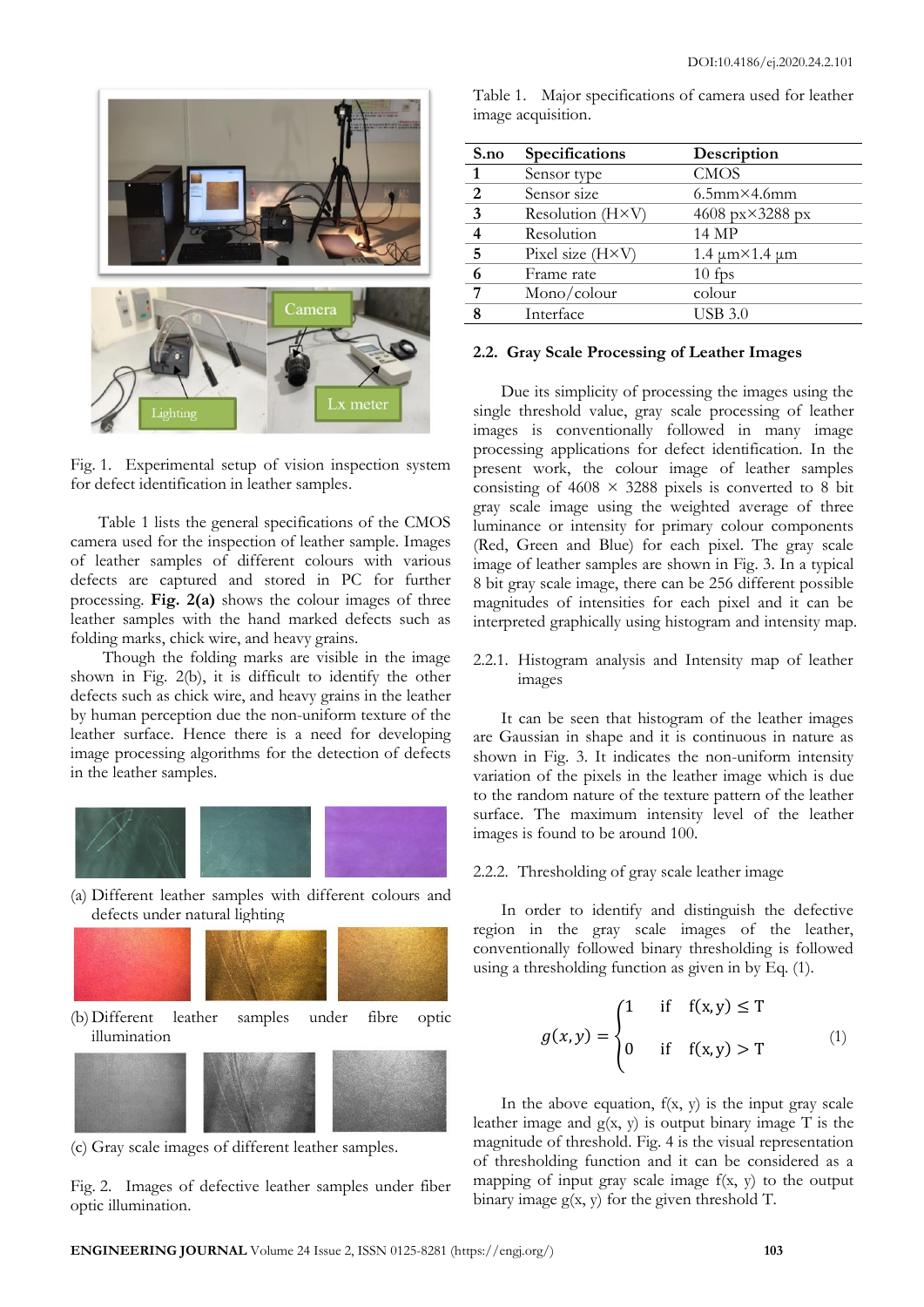

Fig. 3. Histogram and Intensity maps for analysing intensity variations in leather images.



Fig. 4. Thresholding function for the gray scale image.

In the present work, different threshold values of 150, 138 and 129 is fixed for identifying the various defects in the leather images and the thresholding results are shown in Fig. 5. Apart from the detection of folding marks in the leather surface as shown in Fig. 5, it is difficult to identify the defective regions of chick wire and heavy grains using a binary thresholding. It is due to the random nature of defects and the texture pattern of the leather surface.



Fig. 5. Binary thresholding of gray scale leather image.

It is found that the thresholded images using the binary thresholding of different leather images lacks the sensitivity and specificity for human perception in distinguishing the leather defects as it is based on single threshold value and the averaging of the intensity of values of pixels during gray scale conversion**.**

## **3. Proposed Multi-Level Color Thresholding Approach for Defect Detection in Leather Images**

Colors are important features for visual recognition and discrimination. In the present work, Lab colour space is used for analysing the leather images due its advantages of natural human perception. Fig. 6 shows Lab colour model which consists of a luminosity layer 'L', chromaticity-layer 'a' and chromaticity-layer 'b'. Here positive and negative values of 'a' represents magnitude of red and green respectively. Similarly, positive and negative values of 'b' represent yellow and blue respectively. The zero represents neutral gray for both the axes.





As the leathers has different colors and the defective regions of leather image have the same magnitude of colour attributes, this work presents a simple colour processing approach using a multi thresholding function for the improved detection of defective regions in the leather images. Fig. 7 shows the steps followed in the proposed colour processing approach for defects detection in different colour leather samples. In the proposed approach, the colour images of the leather samples are converted into Lab colour space and colour attributes of the leather image are determined in the colour histogram. A multi-level thresholding function based on colour attribute is proposed for distinguishing the defect in the image. More details of the proposed approach are described in this section.

#### **3.1. Color Feature Extraction Using Color Histogram For Region Identification**

A colour histogram is used to understand the magnitude of variations in colour attributes. A colour histogram for given leather image is represented by a vector whose components indicate the similar colors in an image as given below:

$$
H = \{H[0], H[1], H[2], H[3], \dots H[i], H[n]\}
$$
 (2)

where i is the colour bin in the colour histogram and H[i] represents the number of pixels of colour I in the image, and n is the total number of bins used in colour histogram.

Using the colour histogram of the leather image, the colour regions are identified using peaks  $(H_{\text{max}})$  in the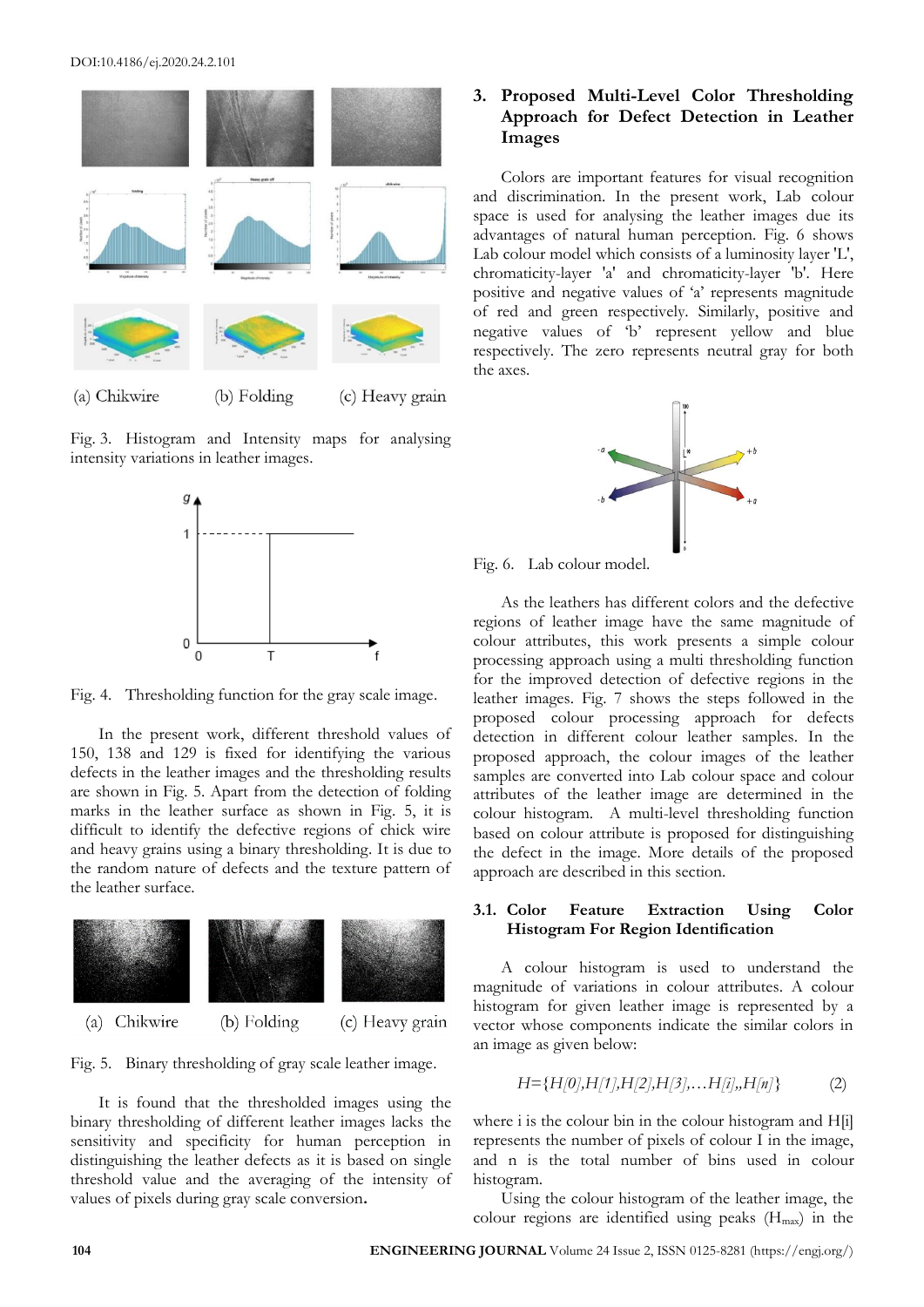histogram which shows the predominant colour regions in the defect image. Further the statistical features such as range of magnitude of colour attributes  $(L_{min}, L_{max} a_{min},$ amax, bmin, bmax) in luminosity 'L', chromaticity 'a' and chromaticity 'b' of the colour histogram are useful for thresholding of leather image.



Fig.7. Proposed methodology for detection of defective regions in leather.

#### **3.2. Multi Thresholding Based Color Segmentation of Thermal Image**

Based on the magnitude of colour attributes such as luminosity 'L', chromaticity 'a' and chromaticity 'b' in colour space, a multi thresholding function is developed for grouping the similar pixels in the leather image as given by Eq. (3).

$$
g(x, y) = \begin{cases} 0 & f(x, y) < T_1 \\ f(x, y) & T_1 \le f(x, y) \le T_2 \\ 0 & f(x, y) > T_2 \end{cases}
$$
 (3)

Here  $T_1$  and  $T_2$  represent the lower and upper threshold value for the colour attribute respectively. Figure 8 shows the visualization of multi thresholding function with a pair of thresholds.

Based on the identified range of magnitude of colour attributes ( $L_{\text{min}}$ ,  $L_{\text{max}}$   $a_{\text{min}}$ ,  $a_{\text{max}}$ ,  $b_{\text{min}}$ ,  $b_{\text{max}}$ ) in luminosity 'L', chromaticity 'a' and chromaticity 'b' in the colour histogram, following multiple thresholding functions are applied to the leather image as given by Eq.  $(4)$ ,  $(5)$   $(6)$ and (7) for segmenting the specific colour regions

according to the requirements of identifying the defects in the leather image.



Fig. 8. Multi thresholding function.

$$
g_1(x, y) = \begin{cases} 0 & f(x, y) < l_{\min} \\ f(x, y) & l_{\min} \le f(x, y) \le l_{\max} \\ 0 & f(x, y) > l_{\max} \end{cases}
$$
(4)

$$
g_2(x, y) = \begin{cases} 0 & f(x, y) < a_{\min} \\ f(x, y) & a_{\min} \le f(x, y) \le a_{\max} \\ 0 & f(x, y) > a_{\max} \end{cases}
$$
(5)

$$
g_3(x, y) = \begin{cases} 0 & f(x, y) < b_{\min} \\ f(x, y) & b_{\min} \le f(x, y) \le b_{\max} \\ 0 & f(x, y) > b_{\max} \end{cases}
$$
(6)

$$
G(x,y) = g_1(x,y) * g_2(x,y) * g_3(x,y)
$$
 (7)

#### **3.3. Segmentation and Defective Region Identification Using Blob Analysis**

After thresholding of leather image, binary large object (BLOB) analysis is applied for segmenting defective regions which has similar properties. Connected component labeling algorithm is applied to identify the defect region and extract it from the segmented image. The extracted defective region is further processed for estimation of features such as perimeter, length, width, center of mass etc. Based on the geometric property of the BLOB, detection of defects can be done. It provides the region of interest (ROI) and enables us the decision making of leather defects.

#### **4. Results and Discussion**

In order to prove the effectiveness of the proposed approach for the improved identification of defective regions in leather images, it is applied in the images of leather samples with different colors and defect. Specific range of values of colour attributes such as for L, a, b are fixed based on the given colour of the leather sample using colour histogram analysis. A software code is developed for the proposed multi thresholding function in MATLAB environment and applied for segmenting the defective regions in leather images and the results are presented in this section.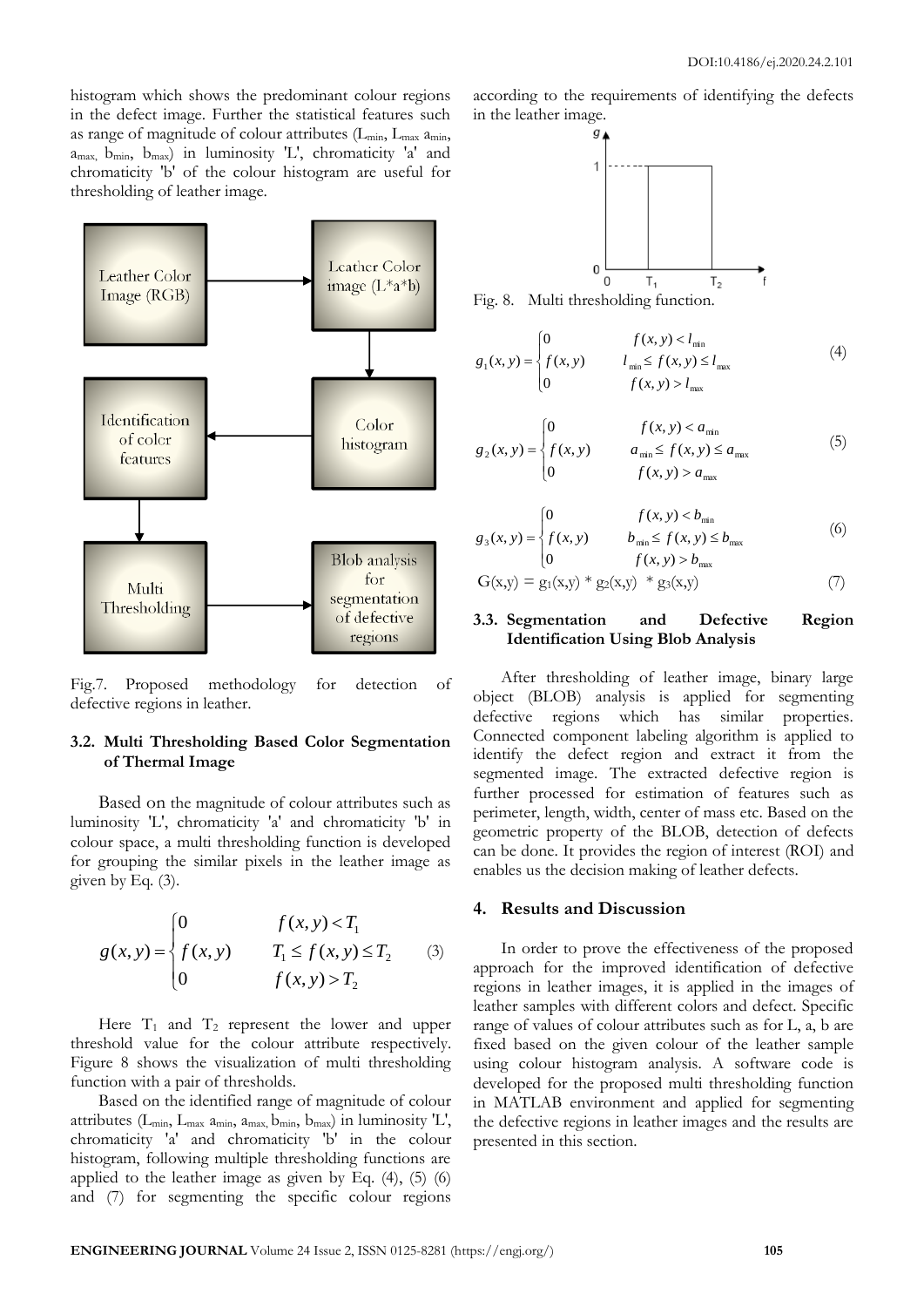#### **4.1. Color Feature Identification Using Histogram in Leather Image**

Fig. 9 shows the colour histogram plot for the leather images of different colour samples. The magnitude of colour features such L, a and b are listed in Table 2 for different leather samples of different colors. It can be noted that the maximum values for the colour attributes A, and B differs for each leather sample which indicates the difference colour of the leather samples.





(c) Heavy grain Fig. 9. Color histogram plot of leather images with different defects.

Table 2. Magnitude of color attributes for different leather samples.

| Leather        |     |         | A  |           | в   |           |
|----------------|-----|---------|----|-----------|-----|-----------|
| <b>Samples</b> | Max | Range   |    | Max Range | Max | Range     |
| Chikwire       | 60  | $30-90$ | 65 | $0 - 80$  | 35  | $0 - 75$  |
| Folding        | 45  | 15-95   | 10 | $-10-38$  | 40  | $10 - 85$ |
| Heavy<br>grain | 55  | 28-100  | 15 | $-10-35$  | 30  | $10 - 85$ |

For identifying the colour values for the improved perception of defective region, the range of values are fixed for thresholding each class of defects and the multi thresholding function is applied for segmenting the defective regions in the leather images.

### **4.2. Multi Thresholding of Different Leather Defects**

Proposed colour thresholding and segmentation approach is applied to the leather image of different colors and defects. The defective regions are extracted for the given values of colour attributes in Lab colour spaces as shown in Fig. 10.



(c) Heavy grain Fig. 10. Segmentation of colour image and defect region identification.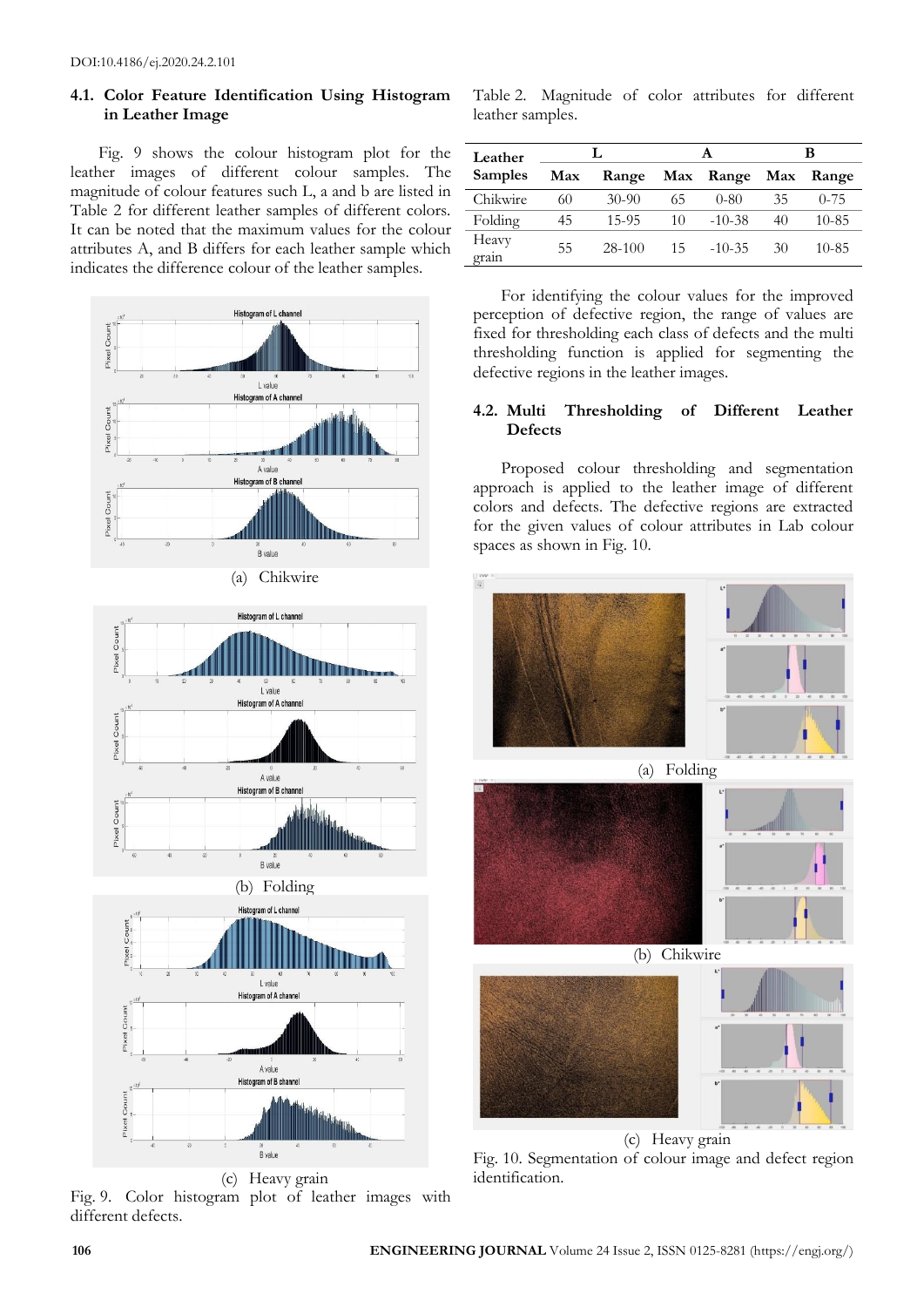Table 3 shows the range of values of 'a' and 'b' for identification of defective regions in Lab colour space with the improved human perception.

| Leather<br>samples | Magnitude<br>attributes | range        | оf           | colour |
|--------------------|-------------------------|--------------|--------------|--------|
|                    | I.,                     | $\mathbf{a}$ | $\mathbf{h}$ |        |
| Chikwire           | 16 to 98                | 53 to 68     | 18 to 37     |        |
| Folding            | 3 to 100                | 3 to 32      | 32 to 88     |        |
| Heavy grain        | 11 to $100$             | 6 to 32      | 28 to 79     |        |

Table 3. Range of values for colour attributes.

It can be noticed that a there is no significant variation in 'L' value for images of all leather samples as it indicates the luminosity of pixels in the leather. However, there are significant variations in range of value of 'a' and 'b' for leather with folding marks and chick wire as the colors of the leather surfaces are significantly different. The range of values for the leather surfaces with chick wire and heavy grain are found to be similar which is due to the similarity of colour of the leather sample and the similarity in the nature of the defect.

#### **4.3. Leather Defect Identification Using Blob Analysis**

Thresholded images of the leather samples are further analysed using BLOB analysis. Connected component analysis is used to extract the features of BLOBs and segmenting the defecting regions. The segmentation results of defective regions in leather images are shown in Fig. 11.

#### **5. Conclusion**

As colour is an important attribute for visual recognition of discrimination and also the leathers has different colors, this paper proposed a colour based thresholding and segmentation approach for leather defect identification. Instead of analysing the leather images in gray scale, colour images of leather samples are analysed in Lab colour domain using the range of colour attributes for improved identification of defects in the leather images. Multi-level colour thresholding function with given range of colour features is proposed based on colour attributes such as L, a and b to distinguish the defective region in the image for improved human perception. Different leather defects such a chick wire, heavy grain, folding marks are identified using the proposed multi thresholding function and the results are analyzed. The range of values for the colour attributes (L, a, b) for different defects can be standardized for improved human perception and detection leather defects. These values can be standardized by conducting field tests applications in leather industry. Proposed approach improves the subjective analysis of texture defects. Proposed method can be improved and

extended for classification of defects in leather with different colour variations.

It can be seen that the folding mark in the leather image is clearly visible and it is much better for human perception as compared to the gray scale thresholded leather image as shown in Fig. 11. Nature of chick wire defect and high grain defect in the leather sample is similar and it is shown in Fig. 11. Proposed approach provides an interactive and subjective approach for discriminating the defective regions in the leather samples with improved human perception. This approach will be highly useful leather industries for the computer based inspection of leather defects.



(a) Folding





Fig. 11. Defective regions in different leather samples.

#### **References**

- [1] K. Hoang, W. Wen, A. Nachimuthu, and X. L. Jiang, "Achieving automation in leather surface inspection," *Computers in Industry*, vol. 34, no. 1, pp. 43-54, 1997.
- [2] S. Winiarti, A. Prahara, D. P. I. Murinto, "Pretrained convolutional neural network for classification of tanning leather image," *network (CNN)*, vol. 9, no. 1, 2018.
- [3] P. Kohli, and S. Garg, "Leather quality estimation using an automated machine vision system," *IOSR J. of Eletronics and Communication Engineering*, vol. 6, pp. 44-47, 2013.